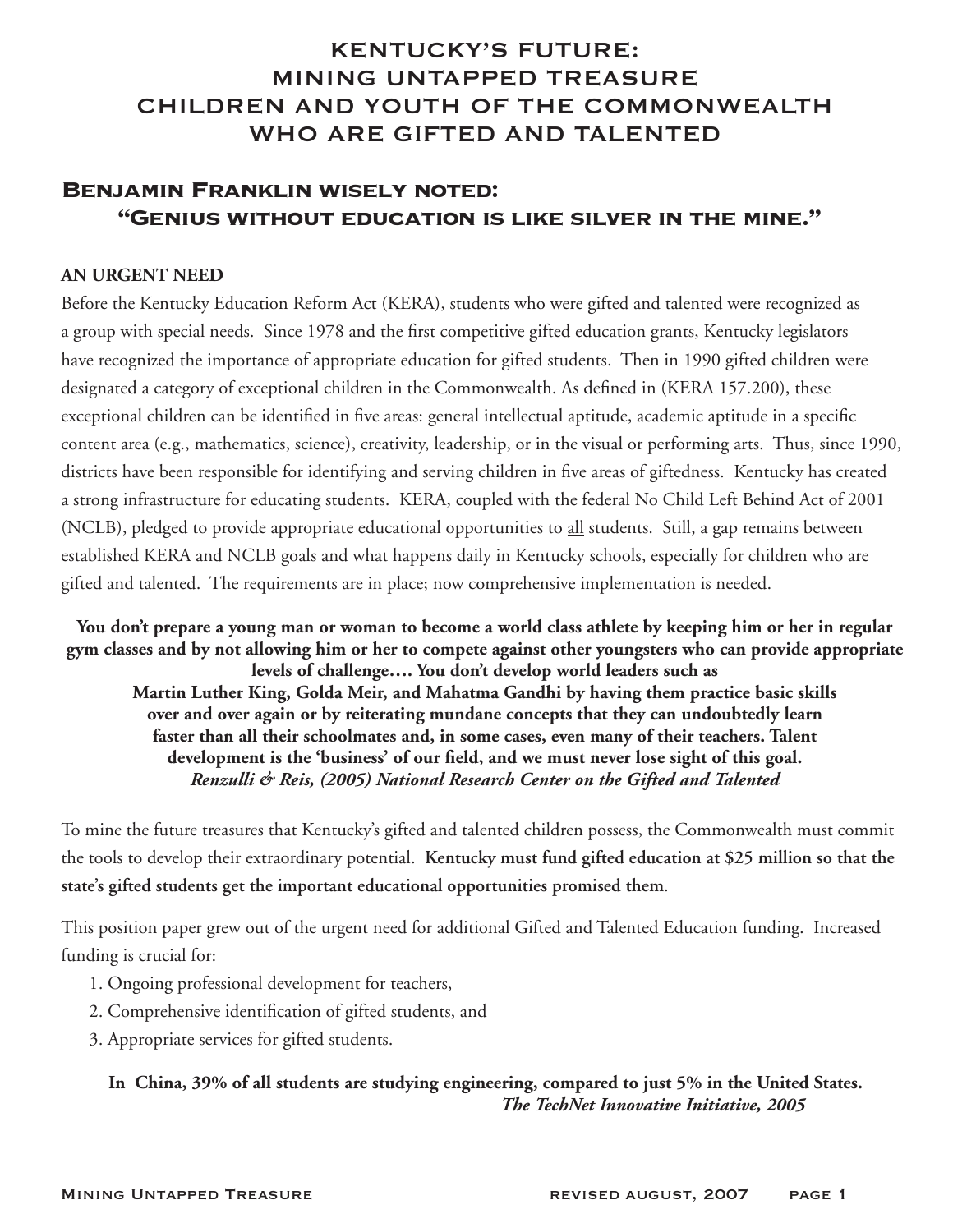#### **We're at a crossroads. We still have the best system of higher education in the world, but the world is catching up. China graduates six times as many engineering majors as the U.S.; Japan and South Korea, four times as many.** *Margaret Spellings, U.S. Secretary of Education, 2005*

Innovation and economic growth for Kentucky are critically linked to educating the Commonwealth's children to their fullest potential, including those children who are gifted and talented. Kentucky ranked 47<sup>th</sup> out of the 50 states in the number of scientists and engineers produced. Kentucky dropped from  $41<sup>st</sup>$  to  $45<sup>th</sup>$  in the number of patents received (an indicator of innovative and creative ideas). Moreover, Kentucky dropped from 39<sup>th</sup> to 42<sup>nd</sup> for overall adaptation to The New Economy (The New Economy Index, 2002, the most recent information available). Kentucky can and must reverse this direction. Industry seeks locations with a qualified talent pool and an optimistic economic outlook; Kentucky needs to improve in those dimensions.

### **Everyone is looking for the same talent pool. If you don't pay attention to the pool, and you're not really building it up and encouraging the pool to grow, you'll end up with people out of the state coming to take jobs that could be offered to Kentuckians. Often I go out of state because I can't get the engineers that I need in Kentucky.** *Wil Cooksey, Corvette Plant Manager, Bowling Green, KY*

Mining the untapped treasure of Kentucky's gifted and talented young people is key to reversing this trend. Establishing a strong educational system for **all** children, including Kentucky's gifted children, will become the ace card for industries seeking new places to locate, qualified employees, and high quality educational opportunities for their employees' families. Kentucky's greatest resource isn't coal … or horses … or tobacco but our bright young people … with minds capable of solving long standing problems in innovative ways. To hold them back because of inadequate educational opportunity is to hold Kentucky back. Kentucky's future depends upon developing this valuable resource.

### **Schools pay lip-service to the proposition that students should learn at their own pace; in reality, for countless highly able children the pace of their progress through school is determined by the rate of progress of their classmates. In the majority of our classrooms, an invisible ceiling restricts the progress of academically gifted students.**  *A Nation Deceived: How Schools Hold Back America's Brightest Students, 2004*

The evidence for giving priority to gifted education is compelling:

- ¶ Funding gifted education in Kentucky has remained stagnant since 1987 (Kentucky Association for Gifted Education, 2005; KDE, 2005). Since that time, the salary of a teacher with a Rank II and ten years' experience has risen from \$23,350 to \$47,576.
- ¶ According to the KDE video *It's in Your Best Interest*, 20% of gifted and talented children scored novice or apprentice: a significant achievement gap between performance and potential.
- ¶ Children who are gifted and talented and who receive quality services have higher achievement test scores, higher high school graduation rates, and higher college graduation rates (Rogers, 2002; Kulik, 1992; Tieso, 2002; Colangelo, Assouline, & Gross, 2004).
- ¶ Gifted and talented elementary students have already mastered from 35-50 percent of the curriculum to be offered in five basic subjects before they even begin the school year (Reis & Purcell, 1993, *National Research Center on the Gifted and Talented*).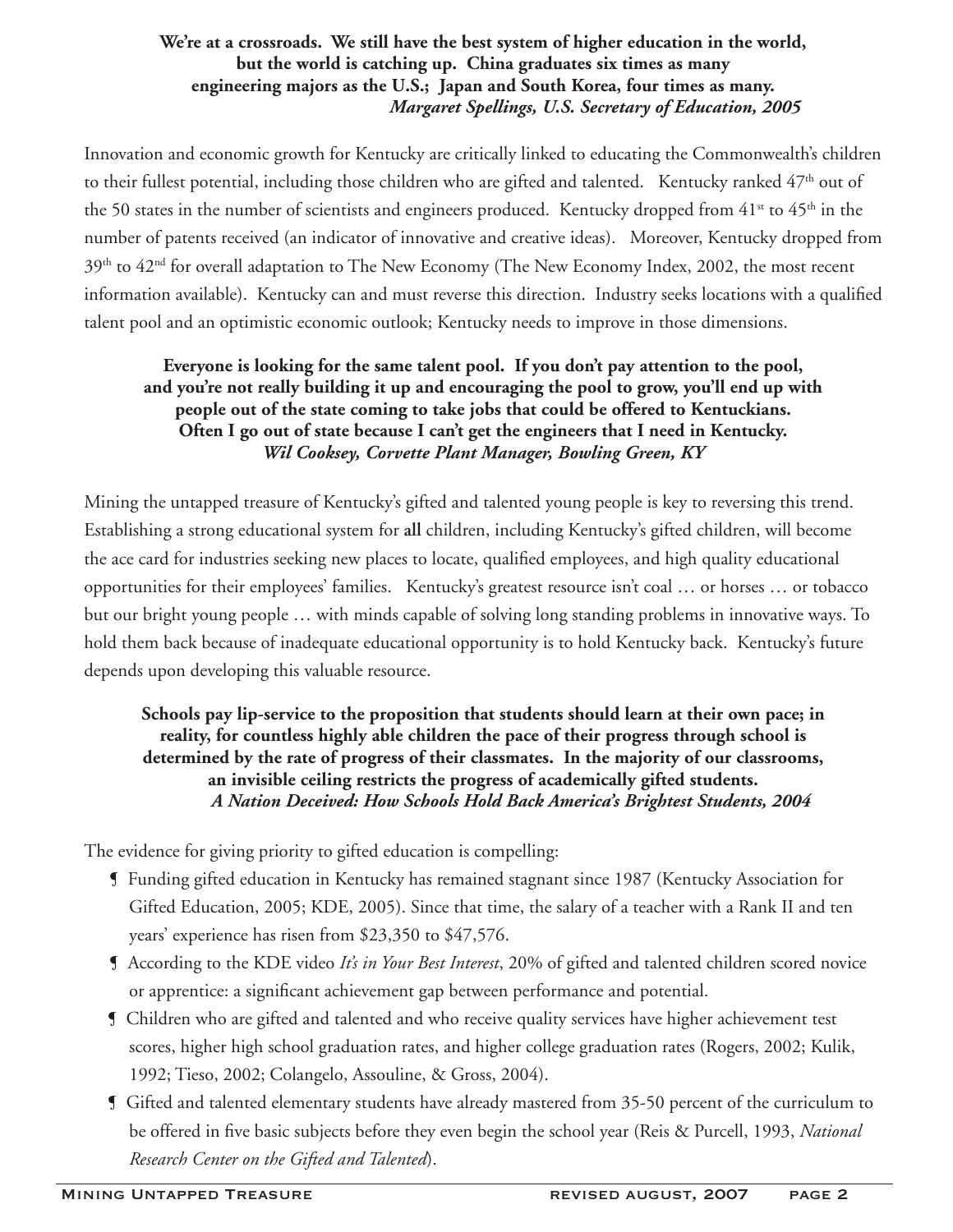- ¶ U.S. students learn elementary topics in middle school (e.g., arithmetic, descriptive biology, and earth science), while international middle school students learn algebra, geometry, chemistry, and physics (*Trends in International Mathematics and Science Study [TIMSS]*).
- ¶ Tennessee Value-Added Assessment System data "suggests students at the highest levels of achievement show somewhat less academic growth from year to year than their lower-achieving peers" (Sanders & Horn, 1998).

# **1. Ongoing Professional Development**

**A national survey of professional development practices in gifted education indicated that districts spend only 4% of their professional development budget on gifted education, including classroom practices.** *Westburg, Burns, Gubbins, Reis, Park, & Maxfield, (1998) National Research Center on the Gifted and Talented* 

Most classroom teachers and school administrators have very little or no training in meeting and identifying the unique learning needs of gifted students. Funding for on-going professional development for all Kentucky teachers is needed:

- ¶ Most students who are gifted and talented spend most of their time in regular classrooms, so all teachers working with them must recognize their advanced abilities and know how to modify the curriculum and teaching to challenge them.
- ¶ In February, 2005, Kentucky accreditation standards required preparation of preservice teachers in meeting the needs of a diverse population of students, including gifted and talented children. Professional development is needed to bring Kentucky's 42,683 teachers to this standard.
- ¶ Research in 1993 indicated that most teachers use one lesson plan to teach a diverse group of students. Ten years later, the results are the same in spite of the fact that the one-size-fits-all approach to teaching is ineffective (Archambault, Westberg, Brown, Zhang, & Emmons, 1993; Westburg & Daoust, 2003).
- ¶ Gifted learners need to be served by professionals who have specialized preparation in gifted education (*The Gifted Program Standards*, 1998).
- ¶ Teachers play a vital role in the identification of students with gifts and talents. Teachers without training tend to overlook disadvantaged, underachieving, and culturally different gifted and talented students (Shack & Starko, 1990; Peterson & Margolin, 1997).

Increased funding is needed so that all Kentucky teachers have access to high quality professional development to mine the untapped treasures of gifted students.

# **2. Comprehensive Identification**

**Identification will remain a critical issue in developing the gifts and talents of young people as long as funding remains stagnant. Districts must have the financial resources to develop Kentucky's natural resources – children who are gifted and talented from all five areas including those from underrepresented populations; otherwise, Kentucky loses treasures as they remain unmined.**

Problems in identifying children who are gifted and talented plague the Commonwealth:

¶ Kentucky requires identification in five areas, but typically only the specific academic aptitude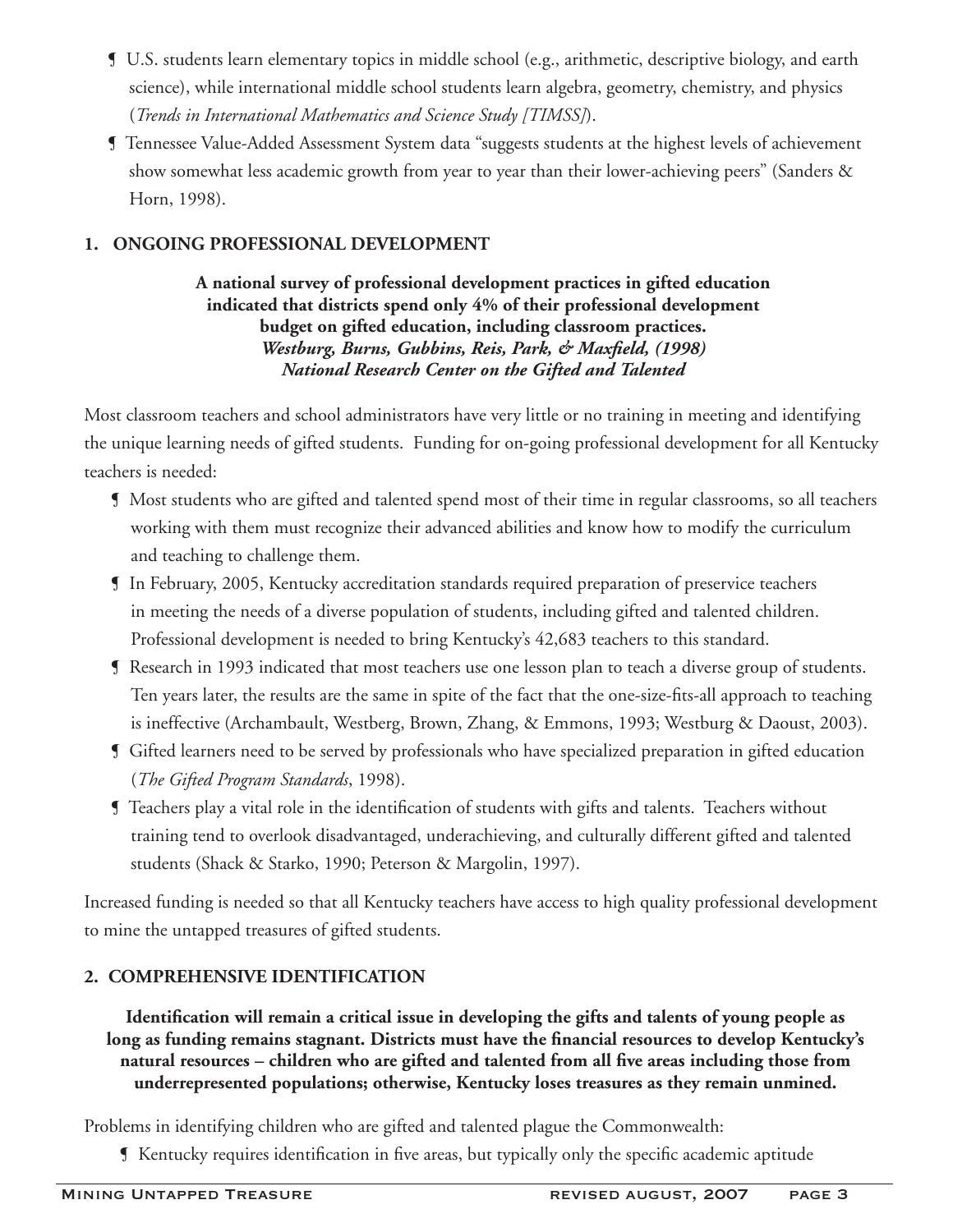and general intellectual ability are identified consistently across the Commonwealth. The areas of leadership, creativity, and the visual and performing arts are not adequately identified due to insufficient professional development and fiscal resources.

- ¶ Significant achievement gaps exist across all populations. Likewise, giftedness cuts across those same populations, including children who are economically disadvantaged, ethnically diverse, learning the English language (LEP), and/or managing a disability. These children are Kentucky's "unmined silver."
- ¶ Kentucky's minority gifted and talented young people comprise only 8% of those formally identified for services. Ideally identification should echo the 15.6% minority population in Kentucky schools (The Gifted and Talented End-of-the-Year Report, 2006-2007).
- ¶ Underidentification occurs also with those students from low socio-economic backgrounds. Fifty percent of Kentucky's students qualify for free and/or reduced lunch while only 8% of those identified as gifted and talented qualify for free and/or reduced lunch. (The Gifted and Talented End-of-the-Year Report, 2006-2007).
- ¶ Kentucky lacks expertise in identifying and developing talent in children with multi-exceptionalities (such as giftedness plus a learning disability, ADHD, or deafness). Of the total population of students with IEPs, 4.5% were identified for gifted services (The Gifted and Talented End-of-the-Year Report, 2006-2007).
- ¶ The number of K-3 children selected for Primary Talent Pool services represents a mere fraction (average 13%) of the expected 25% recommended by Kentucky Regulations (The Gifted and Talented End-of-the-Year Report, 2006-2007).

## **3. Appropriate Services**

### **Gifted students don't look needy because their needs are created by their strengths. Reality finds these needs to be every bit as intense as the needs of other exceptional children.**  *Dr. Julia Roberts, Director, The Center for Gifted Studies, Western Kentucky University; Named one of the most influential people in the history of the field of gifted education*

All stakeholders must team to meet the individual needs of students. Just as precious metals may be mined in a variety of ways, so too are gifted children's talents developed in myriad services. Much must be taken into consideration when matching services to the child:

- ¶ *A Nation Deceived: How America Holds Back Its Brightest Students* lists 18 types of acceleration ranging from continuous progress to curriculum compacting, from early admission to subject-matter acceleration. Acceleration "is strongly supported by decades of research, yet the policy implications of that research are widely ignored by the wider educational community…. The research on acceleration is expansive and consistent; and we are not aware of any other educational practice that is so well researched, yet so rarely implemented."
- ¶ K-12 children require rigorous curriculum. Rigor is learning that is personally challenging to the learner - both in the depth of content and in complexity of thought. A single level of rigor will not challenge each student.
- ¶ "There is overwhelming evidence that gifted students simply do not succeed on their own" (DeLacy, 2004, p. 40).